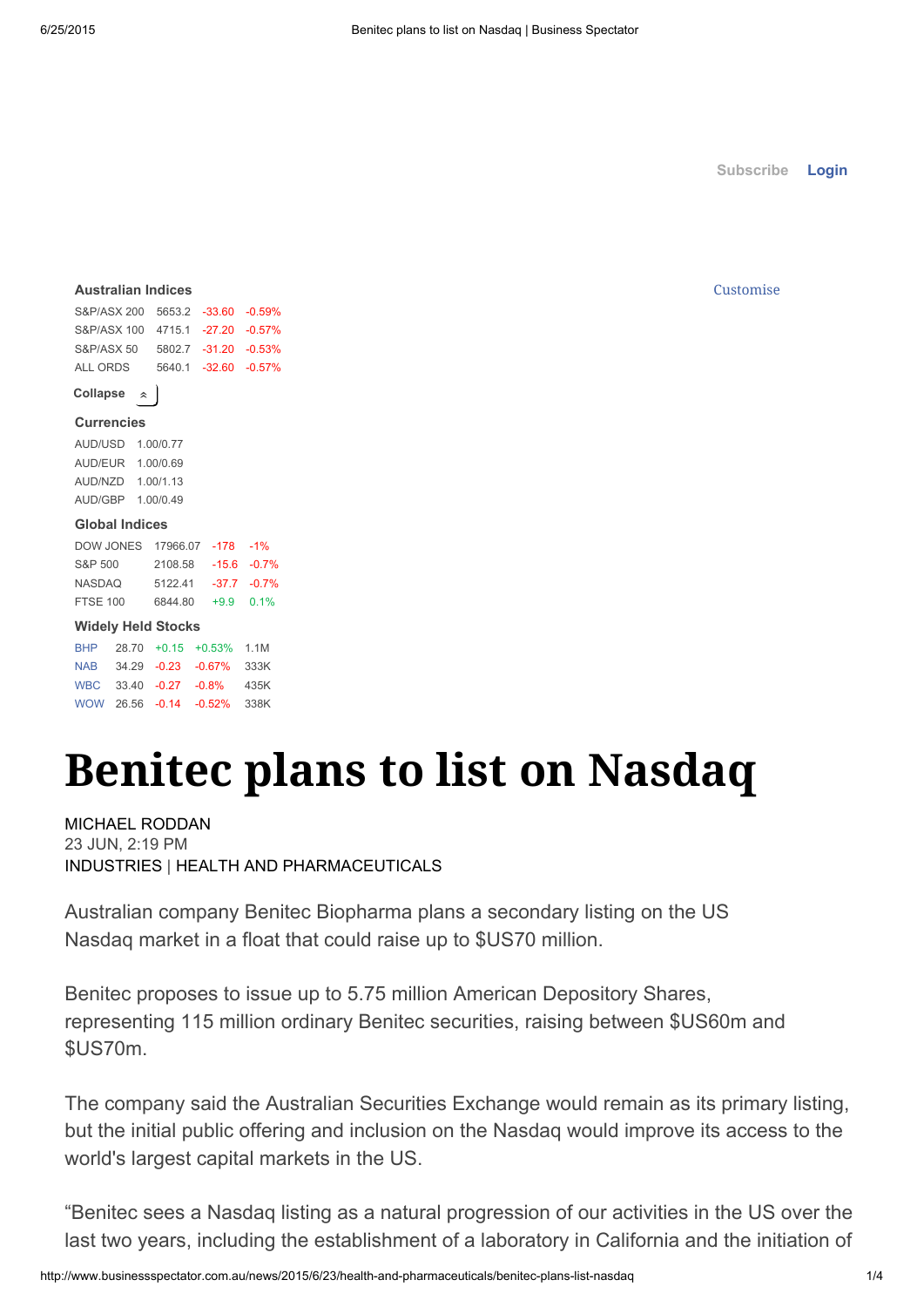our first clinical trial at Duke University and the University of California, San Diego." Benitec chief executive Peter French said.

Proceeds from the IPO would primarily be used to advance Benitec's therapeutic programs.

Shareholders will meet on July 22 to approve the plan and an investor roadshow in the US is planned for late next month.

|       | <b>Comments Policy</b> » |  |  |
|-------|--------------------------|--|--|
|       | 1 person listening       |  |  |
|       |                          |  |  |
|       |                          |  |  |
| Share | Post comment as          |  |  |
|       |                          |  |  |

Newest | Oldest | Top Comments



# The battle for Asian trade [dominance](http://www.businessspectator.com.au/article/2015/6/24/global-news/battle-asian-trade-dominance-heating) is heating up

LAURA HE - [MARKETWATCH](http://www.businessspectator.com.au/contributor/laura-he-marketwatch) China and the US are [competing](http://www.businessspectator.com.au/article/2015/6/24/global-news/battle-asian-trade-dominance-heating) in a free-trade race around the Asia Pacific region.

# [Internet+:](http://www.businessspectator.com.au/article/2015/6/24/china/internet-chinas-grand-plan-harness-internet) China's grand plan to harness the internet

[PETER](http://www.businessspectator.com.au/contributor/peter-cai) CAI

# Australia needs a [diplomatic](http://www.businessspectator.com.au/article/2015/6/24/china/australia-needs-diplomatic-sea-change-south-china-sea) sea change in the South China Sea

GREG [RAYMOND](http://www.businessspectator.com.au/contributor/greg-raymond)

# Is Asia the next higher education [superpower?](http://www.businessspectator.com.au/article/2015/6/24/china/asia-next-higher-education-superpower)

RAJIKA [BHANDARI](http://www.businessspectator.com.au/contributor/rajika-bhandari)

**DataRoom** 

More [China](http://www.businessspectator.com.au/economy/china) »

# Costa float to raise up to [\\$637m](http://www.businessspectator.com.au/news/2015/6/25/equity-capital-markets/costa-float-raise-637m)

GRETCHEN FRIEMANN - THE [AUSTRALIAN](http://www.businessspectator.com.au/contributor/gretchen-friemann-australian) Fruit and [vegetable](http://www.businessspectator.com.au/news/2015/6/25/equity-capital-markets/costa-float-raise-637m) grower sets a \$2.20 to \$2.70 price range on its initial public offering.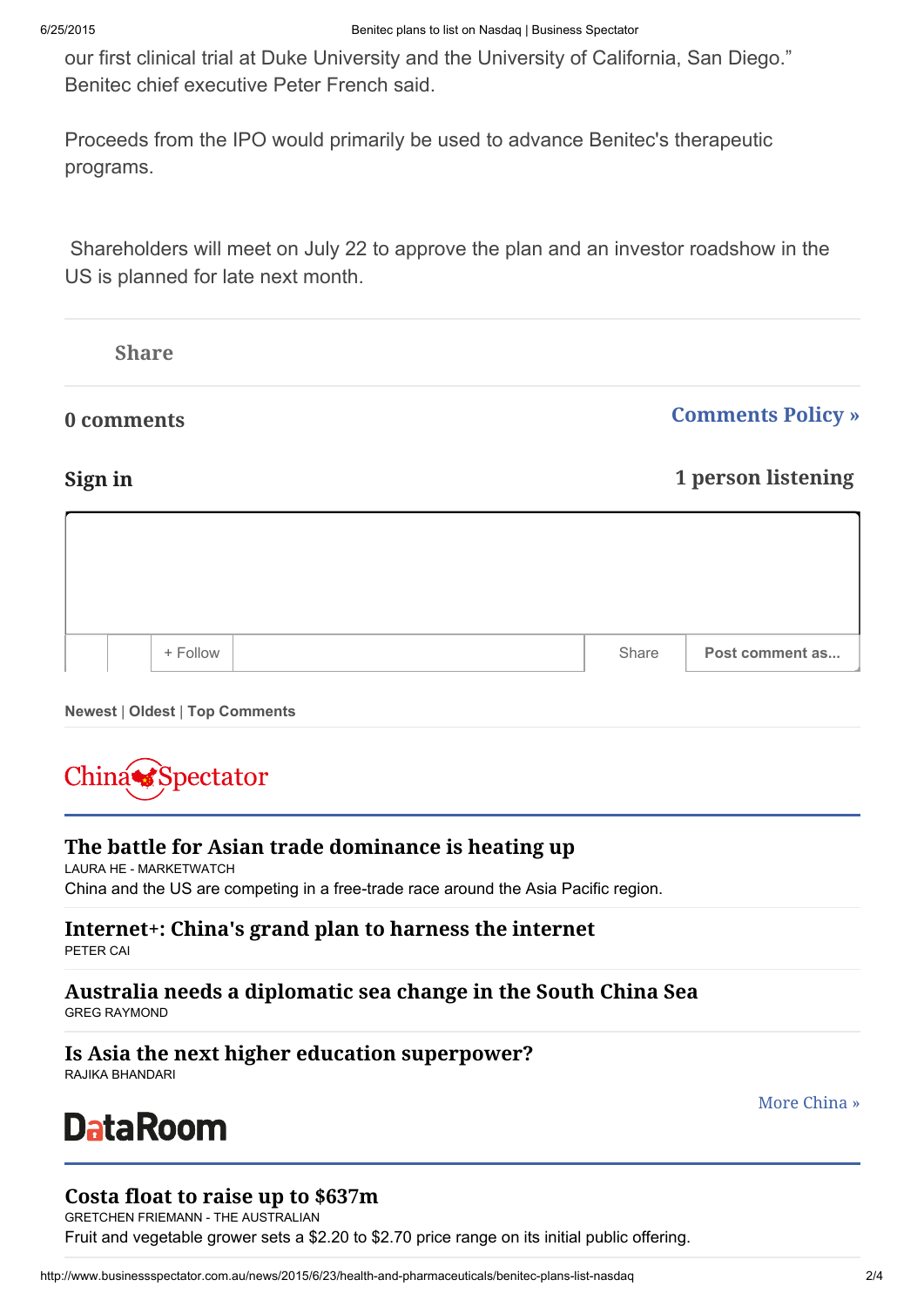#### [Bradken](http://www.businessspectator.com.au/news/2015/6/25/equity-capital-markets/bradken-trading-halt) on trading halt

[WENDY](http://www.businessspectator.com.au/contributor/wendy-pugh) PUGH

#### [DataRoom](http://www.businessspectator.com.au/article/2015/6/25/dataroom/dataroom-am-tech-float-hopes) AM: Tech float hopes

DANIEL [PALMER](http://www.businessspectator.com.au/contributor/daniel-palmer)

#### Jury split on Murray [Goulburn](http://www.businessspectator.com.au/news/2015/6/25/equity-capital-markets/jury-split-murray-goulburn-ipo) IPO

BRIDGET CARTER & GRETCHEN FRIEMANN - THE [AUSTRALIAN](http://www.businessspectator.com.au/contributor/bridget-carter-gretchen-friemann-australian)

More [DataRoom](http://www.businessspectator.com.au/dataroom) »



#### THE SPECTATORS

#### *7 min ago*

# The case for [Queensland](http://www.businessspectator.com.au/article/2015/6/25/policy-politics/case-queensland-coal-india-weakening) coal in India is weakening

LYNETTE [MOLYNEAUX](http://www.businessspectator.com.au/contributor/lynette-molyneaux)

Beyond just Adani's hedge on solar and Piyush Goyal's push for domestic coal [development](http://www.businessspectator.com.au/article/2015/6/25/policy-politics/case-queensland-coal-india-weakening) is the agrarian nature of India's power poor, which is another nail in the coffin of centralised coal-fired power's business case there.

#### *12 min ago*

#### Murdoch's lessons for family [businesses](http://www.businessspectator.com.au/article/2015/6/25/family-business/murdochs-lessons-family-businesses)

DAVID [SMORGON](http://www.businessspectator.com.au/contributor/david-smorgon) Rupert Murdoch's succession plans offer some lessons for Australian family [businesses.](http://www.businessspectator.com.au/article/2015/6/25/family-business/murdochs-lessons-family-businesses)

#### *13 min ago*

### Tax [minimisation](http://www.businessspectator.com.au/article/2015/6/25/family-business/tax-minimisation-strategies-small-businesses) strategies for small businesses

RYAN [MILLER](http://www.businessspectator.com.au/contributor/ryan-miller)

Here are some tips to help small [businesses](http://www.businessspectator.com.au/article/2015/6/25/family-business/tax-minimisation-strategies-small-businesses) get the most out of tax time.

More [Commentary](http://www.businessspectator.com.au/spectators) »

#### Back to top

| НОМЕ           |
|----------------|
| SPECTATORS     |
| DATAROOM       |
| <b>ECONOMY</b> |
| <b>MARKETS</b> |